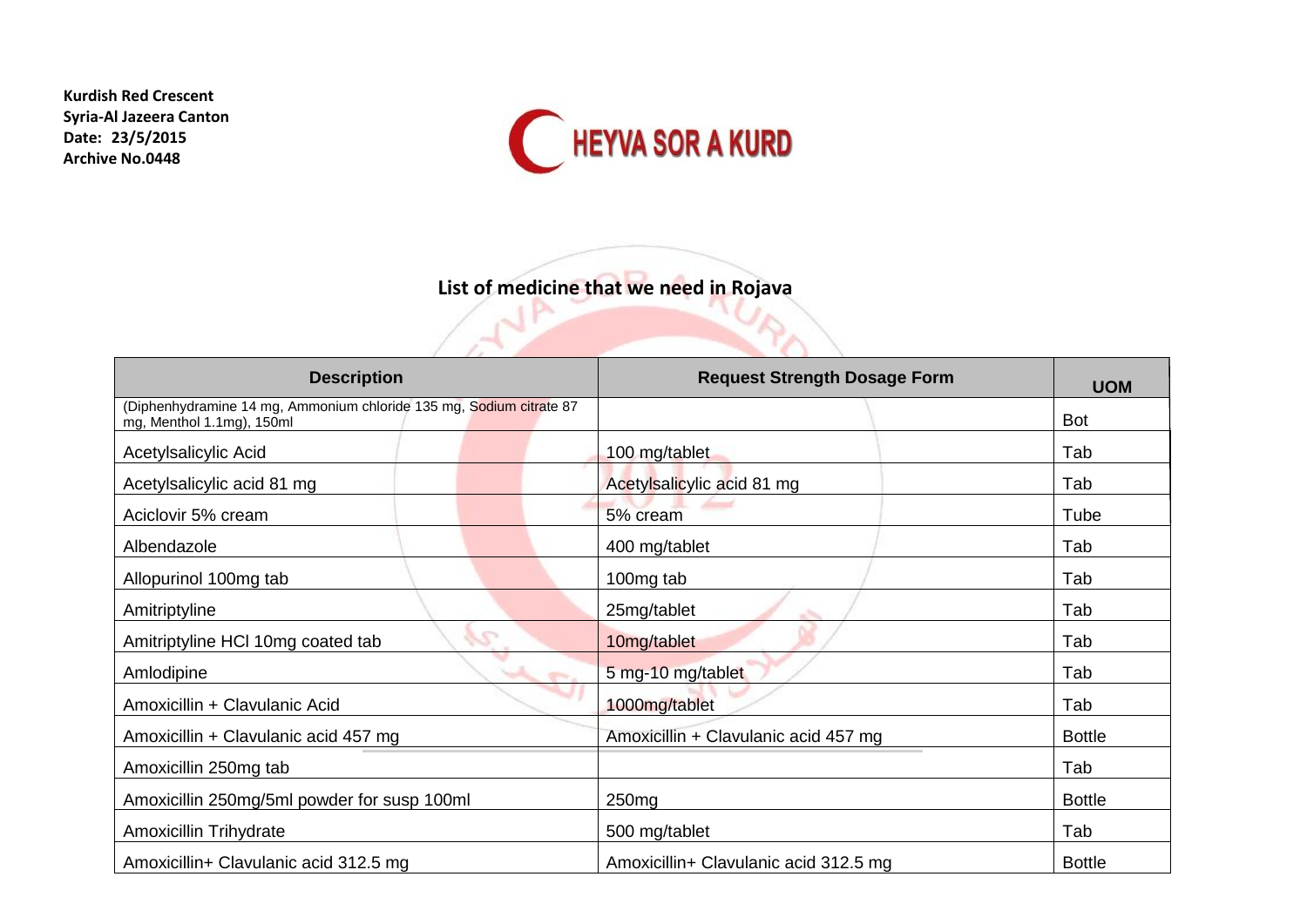| Amoxicillin+clavul.ac.125+31.25mg/5ml, pwd f 100ml |                                                    | <b>Bottle</b> |
|----------------------------------------------------|----------------------------------------------------|---------------|
| Ampicillin 1 gram powder for inj                   | 1 gram powder for inj                              | Vial          |
| Ampicillin 500mg powder for inj                    | 500mg powder for inj                               | Vial          |
| <b>Anti D</b>                                      |                                                    | Vial          |
| Anti malaria                                       |                                                    |               |
| Anti-haemorrhoid suppositories *a                  | Supp                                               | Supp          |
| Antirabiesbies immunoglobulin-                     |                                                    | Vial          |
| antitetanus immunoglobulin (human)                 | 500 IU in vial.                                    | Vial          |
| Atenolol                                           | 50 mg/ tablets                                     | Tab           |
| atorvastatin                                       | 10 mg - 20 mg - 40 mg                              | tab           |
| atracorum                                          | 50 mg / 5 ml                                       | amp           |
| <b>Atropine Sulphate</b>                           | 1 mg/ ml /ampol                                    | ampol         |
| Azathioprine                                       | 50 <sub>mg</sub> tab                               | Tab           |
| Azithromycin 500 mg tab                            | 500 <sub>mg</sub>                                  | Tab           |
| Azithromycin, suspension bottle                    | 200 mg/5 ml                                        | <b>Bottle</b> |
| Azithromycin, tablets/capsules                     | 250 mg/Tablet                                      | Tab           |
| B- complex                                         | B1+B6+B12                                          | Tab           |
| $\Lambda_{\mathcal{D}}$<br>B- complex              | B1+B6+B12                                          | Amp           |
| bandage 10 cm                                      | rol                                                | bandage       |
| Beclometasone 50mcg/dose, 200 doses (UN1950), o.i. | 50mcg/dose, 200 doses (UN1950), o.i.               | PC            |
| benzathine benzylpenicillin                        | Powder for injection: 1.2 million IU) in 5-ml vial | Vial          |
| Benzylbenzoate                                     | 25%/ bottle                                        | <b>Bottle</b> |
| bepvicain                                          |                                                    | vial          |
| Betamethazone                                      | 0.1%/tube                                          | Tube          |
| Biogabalin 75mg                                    |                                                    | Tab           |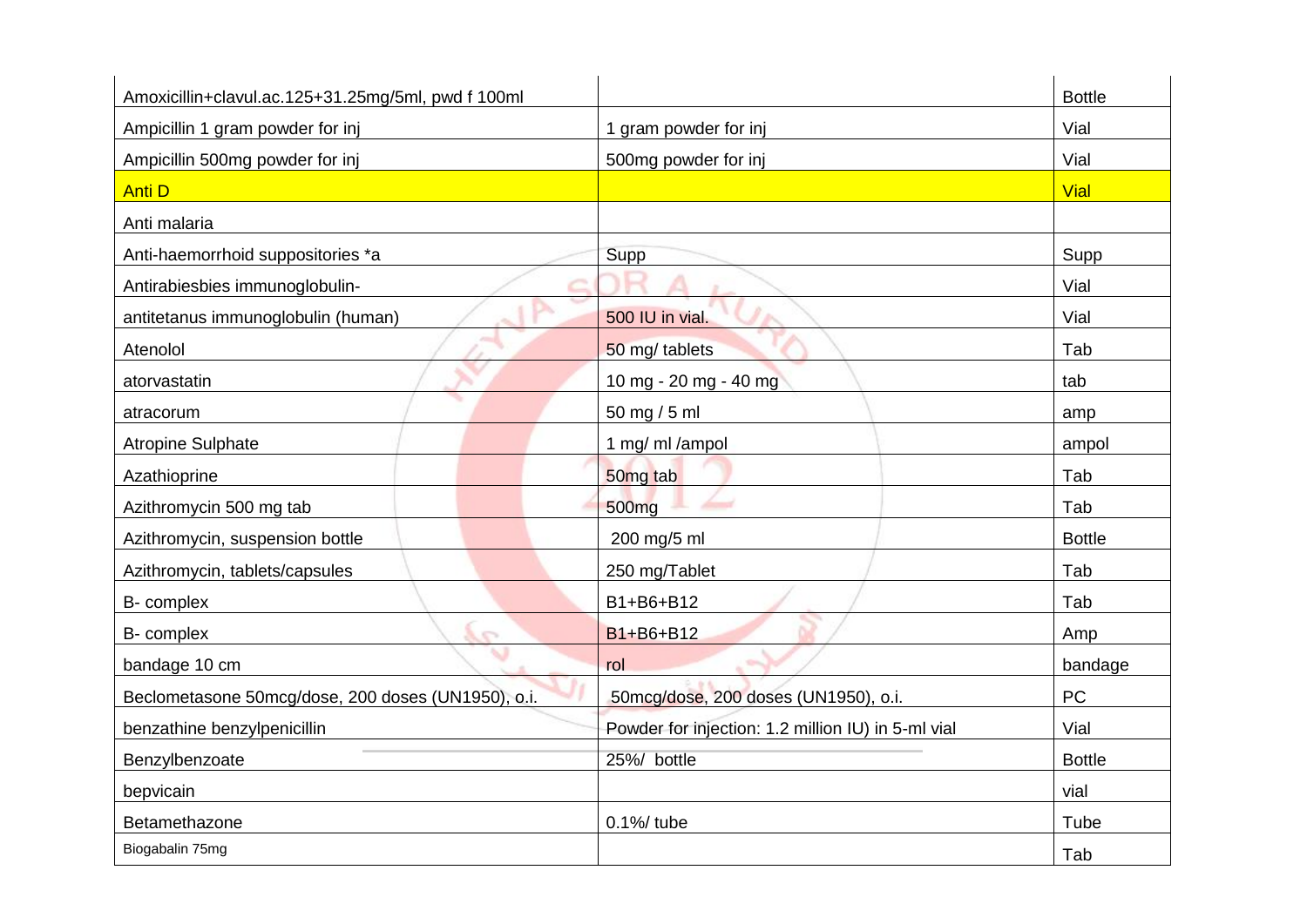| Calamine lotion                                                  | 200ml                                    | <b>Bottle</b> |
|------------------------------------------------------------------|------------------------------------------|---------------|
| CALCIUM CARBONATE, 1,25g, (eq. to 500 mg calcium),<br>chew. tab. | 500 mg calcium                           | Tab           |
| capergolin                                                       | 0.5 mg tablet                            | tab           |
| Captopril 50mg tab                                               | 50mg tab                                 | Tab           |
| Carbamazepine                                                    | 200 mg -400 mg/tablet                    | Tab           |
| Cefixime,                                                        | tablets 200 mg                           | Tab           |
| Cefixime, suspension bottle                                      | 100 mg/5 ml                              | <b>Bottle</b> |
| Cefotaxime 1g powder for inj (4ml)                               | (4ml)                                    | Vial          |
| Ceftazidime 1gm injection 1gm                                    | 1 <sub>qm</sub>                          | Vial          |
| Ceftriaxone                                                      | 1g/vial                                  | Vial          |
| Ceftriaxone 500mg powder for injection                           | 500mg/vial                               | Vial          |
| celisept 326                                                     | 326 mg tablet                            | tab           |
| Chloramphenicol                                                  | .5% 10ml eye drops                       | <b>Bottle</b> |
| Chlorpheniramine Maleate 10mg/ml                                 | 10mg/ml                                  | Amp           |
| ciclosporin                                                      | 50 mg                                    | tab           |
| CIMETIDINE, 200 mg, effervescent tab.                            | 200 mg                                   | Tab           |
| Ciprofloxacin                                                    | 500 mg/tablet                            | Tab           |
| Ciprofloxacin                                                    | 250 mg/tablet                            | Tab           |
| Clarithromycin 500 mg tab                                        | 500mg/tablet                             | Tab           |
| clopidogril                                                      | 75 mg /tablet                            | tab           |
| <b>Clotrimazole 2g</b>                                           |                                          | Vag. Cream    |
| Clotrimazole vag. tab 100mg + applicator                         | Clotrimazole vag. tab 100mg + applicator | Tab           |
| Co-trimoxazole 200mg+40mg/5ml oral susp 100ml                    | 200mg+40mg/5ml oral susp 100ml           | <b>Bottle</b> |
| Co-trimoxazole 400mg+80mg tab                                    | 400mg+80mg                               | Tab           |
| Co-trimoxazole 800mg+160mg tab                                   | 800mg+160mg                              | Tab           |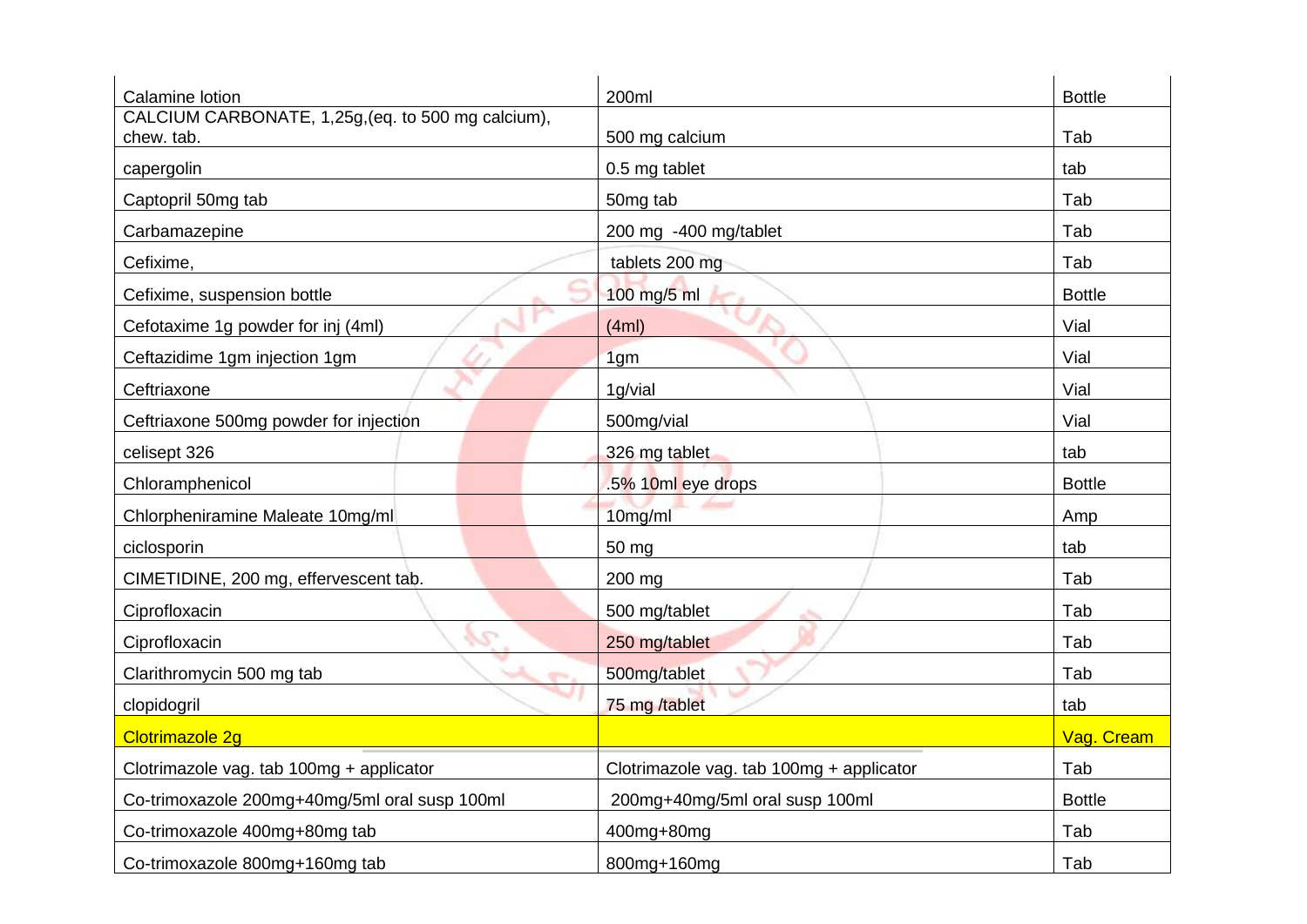| DESOGESTREL 0.075 mg, tab.                         | $0.075$ mg                        | Tab           |
|----------------------------------------------------|-----------------------------------|---------------|
| Dexametason 0.1 eye drop 5ml                       |                                   | Eye Drop      |
| Dexamethasone                                      | 5 mg/ml/vial                      | Vial          |
| Dextrose 5% 500ml btl with nipple (no set)         | 5%, 500ml                         | <b>Bottle</b> |
| Diazepam                                           | 10mg/2ml/amp                      | Vial          |
| Diclofenac Sodium                                  | 50 mg / tablet                    | Tab           |
| Diclofenac sodium 25mg enteric coated tab          | $25 \text{ mg}$                   | Tab           |
| Diclofenac sodium 75mg/3ml inj                     | 75mg/3ml                          | Vial          |
| digoxin                                            | 0.25 mg / tablet                  | Tab           |
| Diphenhydramine 20 Mg/ 2 Ml                        | 20 Mg/ 2 MI                       | <b>Bottle</b> |
| Domperidone, Tablet 10 Mg/Tablet                   | 10 Mg/Tablet                      | Tab           |
| Doxazosin 2mg                                      |                                   | Tab           |
| <b>Enalapril Maleate</b>                           | 5mg/tablet                        | Tab           |
| Enoxaparin, S.C Inj 20 Mg/2 vial                   | 20 Mg/2 vial                      | Vial          |
| Epinephrine                                        | 1 mg / ml/amp                     | Vial          |
| Erythromycin 500mg (as stearate) tab               |                                   | Tab           |
| ethambutol + isoniazid + pyrazinamide+ rifampicin  | 275 mg + 75 mg + 400 mg + 150 mg. | Tab           |
| Ethinylestradiol/levonorgestrel 0.03/0.15mg, 28tab | $0.03/0.15$ mg                    | Tab           |
| fentanil                                           | 500 mcg                           | vial          |
| Ferrous Sulphate + Folic Acid                      | 200mg +0.4mg/tablet               | Tab           |
| Fluconazole                                        | 50 mg/tablet                      | Tab           |
| Fluconazole                                        | 200 mg/tablet                     | Tab           |
| <b>Folic Acid</b>                                  | 5 mg / tablet                     | Tab           |
| Furosemide                                         | 40 mg/tablet                      | Tab           |
| Furosemide                                         | 20 mg/2ml/amp                     | Vial          |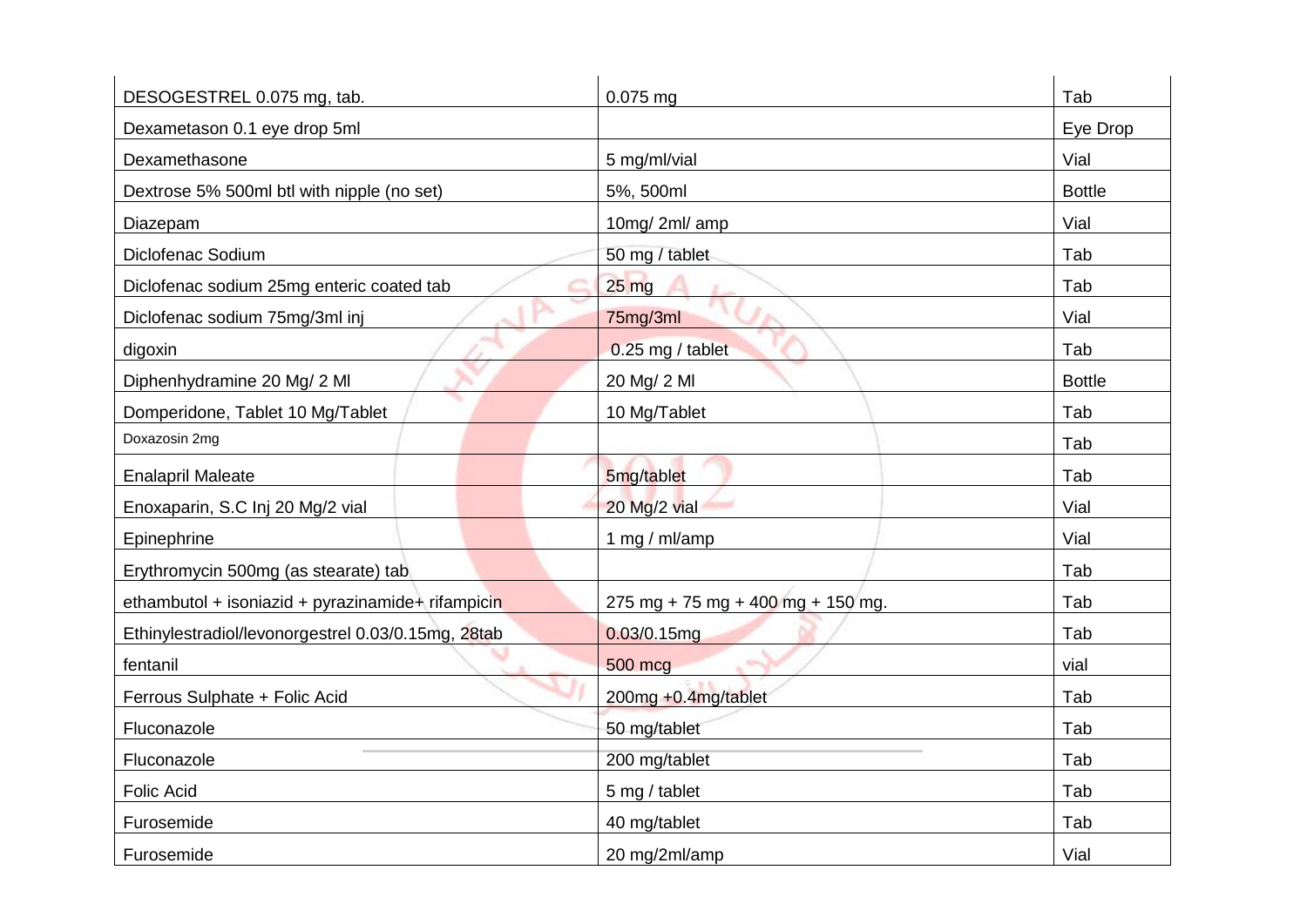| Gentamicin                                            | 0.30%                               | Eye Drop          |
|-------------------------------------------------------|-------------------------------------|-------------------|
| Gentamicin 20mg/2ml inj                               | 20mg/2ml inj                        | Vial              |
| Gentamycin eye ointment 1% 5gm tube                   | Gentamycin eye ointment 1% 5gm tube | Tube              |
| glepenclamid                                          | 5 mg / tablet                       | tab               |
| Glibenclamide                                         | 5 mg/tablet                         | Tab               |
| gliclazide                                            | 30 mg                               | tab               |
| Gliclazide 80mg tab                                   |                                     | Tab               |
| glyceryl trinitrate                                   | 500 micrograms.                     | Sublingual<br>Tab |
| Griseofulvin 125mg Tab                                | 500mg/Tab                           | Tab               |
| Guaifenesin + Dextromethorphan + Phenylephrine syrup  |                                     | <b>Bot</b>        |
| Hedera helix extract (anti cough) syrup               |                                     |                   |
| Heparin                                               | 5,000 IU/ml, 5ml/vial               | Vial              |
| hidrocortizon                                         | 5 mg - 10 mg                        | vial              |
| Hydro-alcoholic solution/gel 1 litre/Bottle           | 1 litre/Bottle                      | <b>Bottle</b>     |
| Hydrocortisone                                        | 100 mg/vial                         | Vial              |
| Hydrogen Peroxide Solution 1.5%                       |                                     | <b>Bot</b>        |
| <b>Hyoscine Butylbromide</b>                          | 10 mg / tablet                      | Tab               |
| S<br>Hyoscine Butylbromide                            | 20 mg/ ml / vial                    | Vial              |
| Ibuprofen                                             | 200 mg/tablet                       | Tab               |
| Ibuprofen                                             | 400 mg /tablet                      | Tab               |
| Ibuprofen                                             | 100 mg/syr                          | <b>Bottle</b>     |
| Ibuprofen 100mg/5ml oral suspension, 100ml            | 100mg/5ml                           | <b>Bottle</b>     |
| Imipenem 500 Mg/Vial                                  | 500 Mg/Vial                         | Vial              |
| Insulin Mix 70/30                                     | 100IU/ml, 10 ml vial                | Vial              |
| Insulin pens Mix-cartridge with needle, 100IU/ml, 3ml | Box / 5 Cartridges                  | Set               |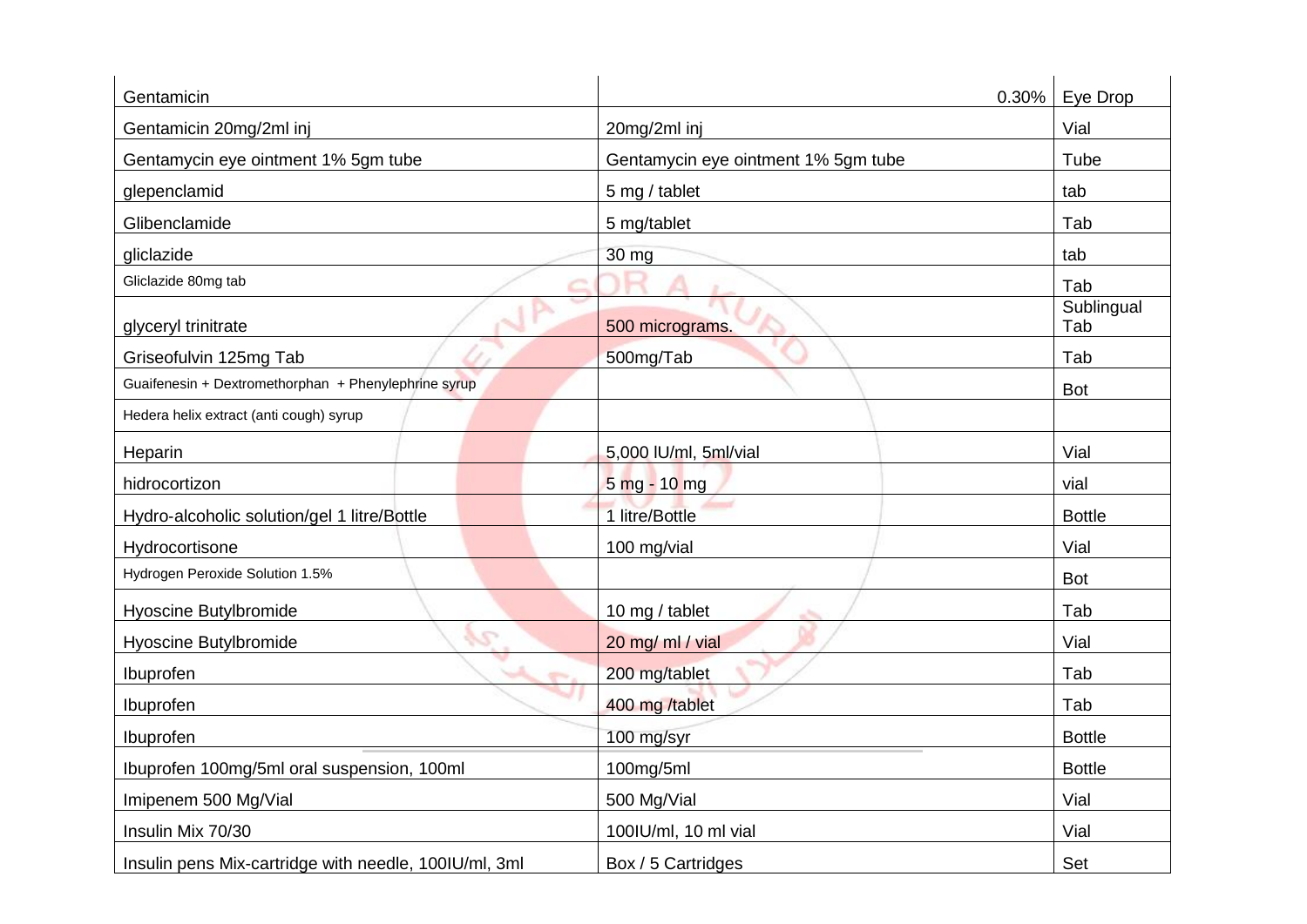| isoniazid                                         | 50 mg/5 ml                       | <b>Bottle</b> |
|---------------------------------------------------|----------------------------------|---------------|
| isoniazid + rifampicin                            | 75 mg + 150 mg; 150 mg + 300 mg. | Tab           |
| <b>Isosorbide Dinitrate</b>                       | 10 mg/ tablet                    | Tab           |
| isosorbide dinitrate                              | 20 <sub>mg</sub>                 | Tab           |
| iv canulah                                        | 16 G\- 18G                       | canulah       |
| ketamin                                           | 100 mg /5 ml                     | amp           |
| LACTULOSE, oral solution, bot.                    |                                  | <b>Bottle</b> |
| Lansoprazole 30 mg                                |                                  | Tab           |
| levodopa + carbidopa                              | $250$ mg + 25 mg.                | Tab           |
| Levodopa 250 + carbedopa 250mg                    |                                  | Tab           |
| Levothyroxine                                     | .1mg /tablet                     | Tab           |
| Lidocain 2% 20ml                                  |                                  | Amp           |
| Lidocaine HCl 2%+epinephrine dental, 1.8ml        | 2%+epinephrine dental, 1.8ml     | <b>PC</b>     |
| Loratidine 10mg                                   | Loratidine 10mg                  | Tab           |
| Loratidine 5mg/5ml                                | Loratidine 5mg/5ml               | <b>Bottle</b> |
| Lubricant jelly tube for portable U/S and doppler |                                  | <b>Bot</b>    |
| MedroxyPROGESTERONE acetate 10mg                  |                                  | Tab           |
| MEDROXYPROGESTERONE acetate, 150 mg, 1 ml, vial   | 150 mg, 1 ml, vial               | Vial          |
| Metformin                                         | 500 mg/tablet                    | Tab           |
| Metformin HCI 850mg tab                           | 850mg/Tab                        | Tab           |
| methimazole                                       | 5mg/tablet                       | Tab           |
| Methylergometrin maleate 0.2/ml 1ml Inj           |                                  | Amp           |
| Methylergotamin 0.2 Amp                           |                                  | Amp           |
| Metoclopramide                                    | 10mg/tablet                      | Tab           |
| Metoclopramide                                    | 10mg/2ml/ vial                   | Vial          |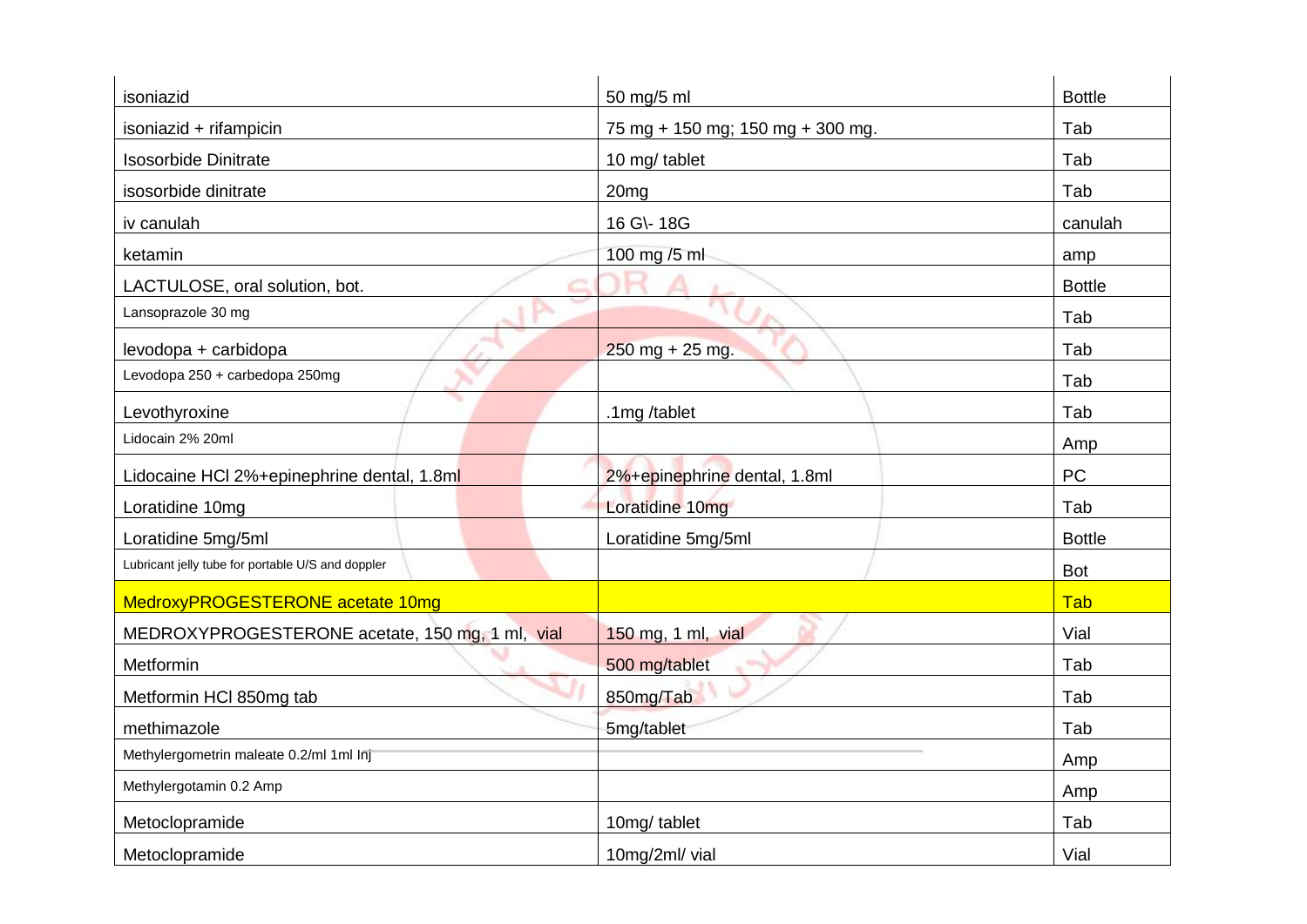| metoprolol                                     |                        |                    |
|------------------------------------------------|------------------------|--------------------|
| Metoprolol                                     | 50mg tab               | Tab                |
| Metronidazole                                  | 500 mg/tablet          | Tab                |
| Metronidazole                                  | 500mg/5ml / bottle     | <b>Bottle</b>      |
| Metronidazole 500mg + miconazole nitrate 150mg |                        | Vag. Ovule         |
| Metronidazole infusion solution                | 500 mg/ 100mls         | <b>Bottle</b>      |
| Miconazole                                     | 2% 15 g/ tube          | Tube               |
| Miconazole 10mg muco-adhesive buccal tab       | 10 <sub>mg</sub><br>a. | Tube               |
| Miconazole nitrate 200mg                       |                        | Vag. Ovule         |
| mithotrixat                                    | 2.5 <sub>mg</sub>      | tab                |
| mitilprednisolon                               | 1 g -500 mg            | amp                |
| Mometasone Furoate                             | Mometasone Furoate     | Tube               |
| Multivitamin coated tab                        | Multivitamin           | Tab                |
| <b>NA HCL 0.65g</b>                            |                        | Nas. Spr.          |
| Nifedipine 20mg tab extended release           | 20 <sub>mg</sub>       | Tab                |
| <b>Nystatin</b>                                | 100,000 IU/bottle      | <b>Bottle</b>      |
| nystatine+neomycine+polymycin B                |                        | Vaginal:<br>\ovule |
| $\mathcal{L}$<br>Omeprazole                    | 20 mg/tablet           | Tab                |
| ondansetrone                                   | 4 <sub>mg</sub>        | Inj                |
| ondansetrone                                   | 8 <sub>mg</sub>        | Tab                |
| Oxytocine 10IU/ml                              |                        | Vial               |
| pantoprazol                                    | 40 mg - 20 mg          | tab                |
| Paracetamol                                    | 500 mg/tablet          | Tab                |
|                                                |                        |                    |
| Paracetamol                                    | 125mg/5ml              | <b>Bottle</b>      |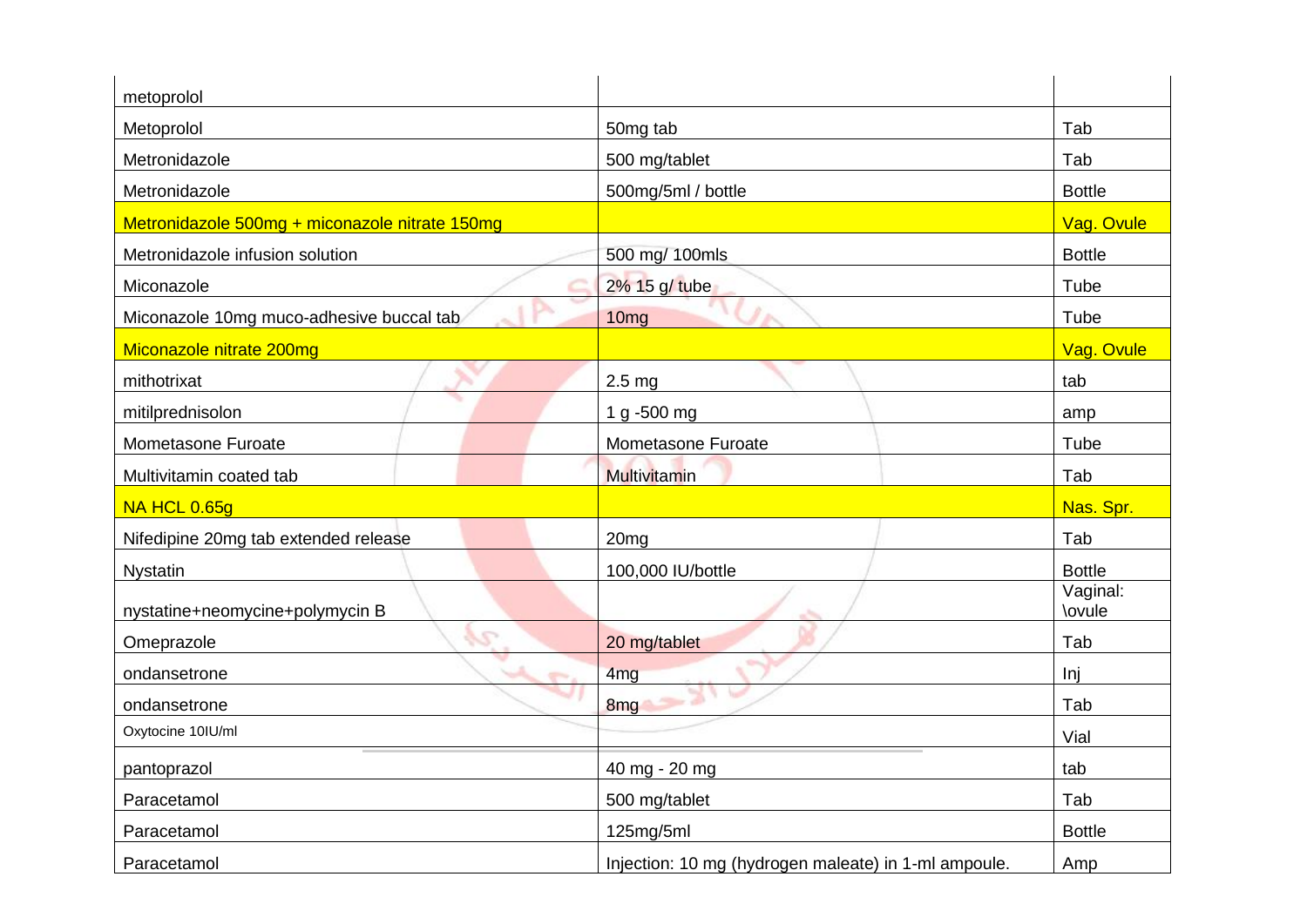| Paracetamol 120mg + pseudoephedrin hcl 15mg + chlorphenamin maleate<br>2mg + ascorbic acid 50mg. |                                           | <b>Bot</b>                |
|--------------------------------------------------------------------------------------------------|-------------------------------------------|---------------------------|
| Paracetamol 120mg + pseudoephedrin hcl 15mg + chlorphenamin maleate<br>2mg + ascorbic acid 50mg. |                                           | <b>Bot</b>                |
| Paracetamol 800mg + Hyoscain buthybromide 10mg Suppo                                             |                                           | <b>Suppo</b>              |
| Paracetamol oral soluation 120mg                                                                 |                                           | <b>Bot</b>                |
| Paracetamol suppository 120mg                                                                    |                                           | <b>Supps</b>              |
| pentazocin hcl                                                                                   | 30 mg                                     | amp                       |
| Permethrin 1% lotion                                                                             | permethrin 1%                             | <b>Bottle</b>             |
| Permethrin 5%                                                                                    |                                           | Bot                       |
| permethrine (anti-lice)                                                                          | 5%                                        | <b>Bot</b>                |
| permethrine (anti-lice)                                                                          | 2.50%                                     | <b>Bot</b>                |
| pethidin                                                                                         | 100 mg /2 ml                              | amp                       |
| phenobarbital                                                                                    | 15mg                                      | Tab                       |
| Phenytoin                                                                                        | 50 mg.                                    | Tab                       |
| plaster                                                                                          |                                           |                           |
| povidone iodine                                                                                  |                                           | Vaginal:<br><b>\ovule</b> |
| Prednisolone                                                                                     | 5 mg/tablet                               | Tab                       |
| Prednisolone                                                                                     | 0.5% (sodium phosphate).                  | Eye Drop                  |
| Propranolol                                                                                      | 40mg/tab                                  | Tab                       |
| propylthiouracil                                                                                 | 50mg tab                                  | Tab                       |
| pyrizinamide                                                                                     | 30 mg/ml                                  | <b>Bottle</b>             |
| Ranitidine                                                                                       | 150 mg/tablet                             | Tab                       |
| RIFAMPICINE, 300 mg, tab., blister                                                               | 300 mg, tab.                              | Tab                       |
| rozova statin                                                                                    | 10 mg -20 mg                              | tab                       |
| Salbutamol                                                                                       | 0.1 mg/ inhaler                           | Inhaler                   |
| Salbutamol Solution 2mg/5ml Oral solution                                                        | Salbutamol Solution 2mg/5ml Oral solution | Amp                       |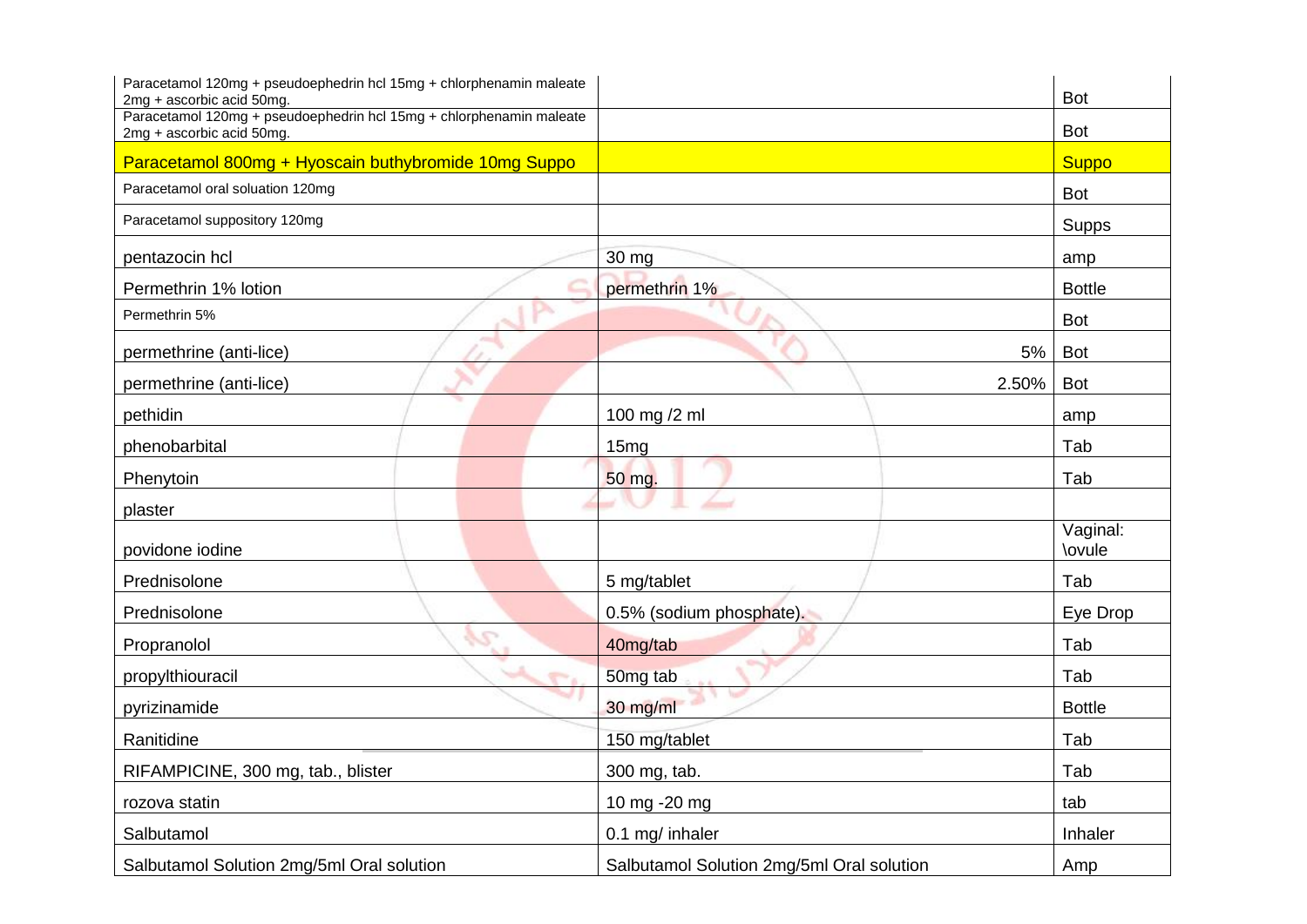| seretide deck                    | 500 mcg                     | desk              |
|----------------------------------|-----------------------------|-------------------|
| <b>Silver Sulfadizine</b>        | 1% 50 g/tube                | Tube              |
| Sodium chloride                  | 0.9% 1 l/bottle             | <b>Bottle</b>     |
| Sodium Fusidate oint             | Sodium Fusidate oint        | Tube              |
| sodium valproate                 | 500 mg                      | tab               |
| spiramycin + metronidazole       | 1,5 M+ 500mg                | Tab               |
| Streptomycin                     | 1g                          | Injection         |
| Sulfasalazine                    | 500mg/tablets               | Tab               |
| surgical material                |                             |                   |
| tacrolimus                       | 1 <sub>mg</sub>             | cap               |
| Timolol                          | 0.5% (as hydrogen maleate). | Eye Drop          |
| Tinidazole 500mg tab             | 500mg/Tab                   | Tab               |
| tobramycine                      |                             | Eye Drop<br>0.30% |
| urine plastic                    | 1 letr                      |                   |
| ursodeoxycholic acid             | 250 mg                      | tab               |
| valproic acid (sodium valproate) | 200 mg/5 ml.                | <b>Bottle</b>     |
| valproic acid (sodium valproate) | 500mg                       | Tab               |
| Vancomycin 500Mg 500 Mg/Vial     | 500 Mg/Vial<br>e            | Vial              |
| Verapamil HCl 40mg coated tab    | 40mg/tab                    | Tab               |
| Verorab - antirabies vaccine     |                             | Vial              |
| vitamin E 400                    | 400 mg /tablet              | tab               |
| <b>Vitamin K1</b>                |                             | Amp               |
| Warfarin                         | 5mg/tablet                  | Tab               |
| Warfarin                         | 2mg/table                   | Tab               |
| Xylometazoline nasal spray       |                             | <b>Bot</b>        |